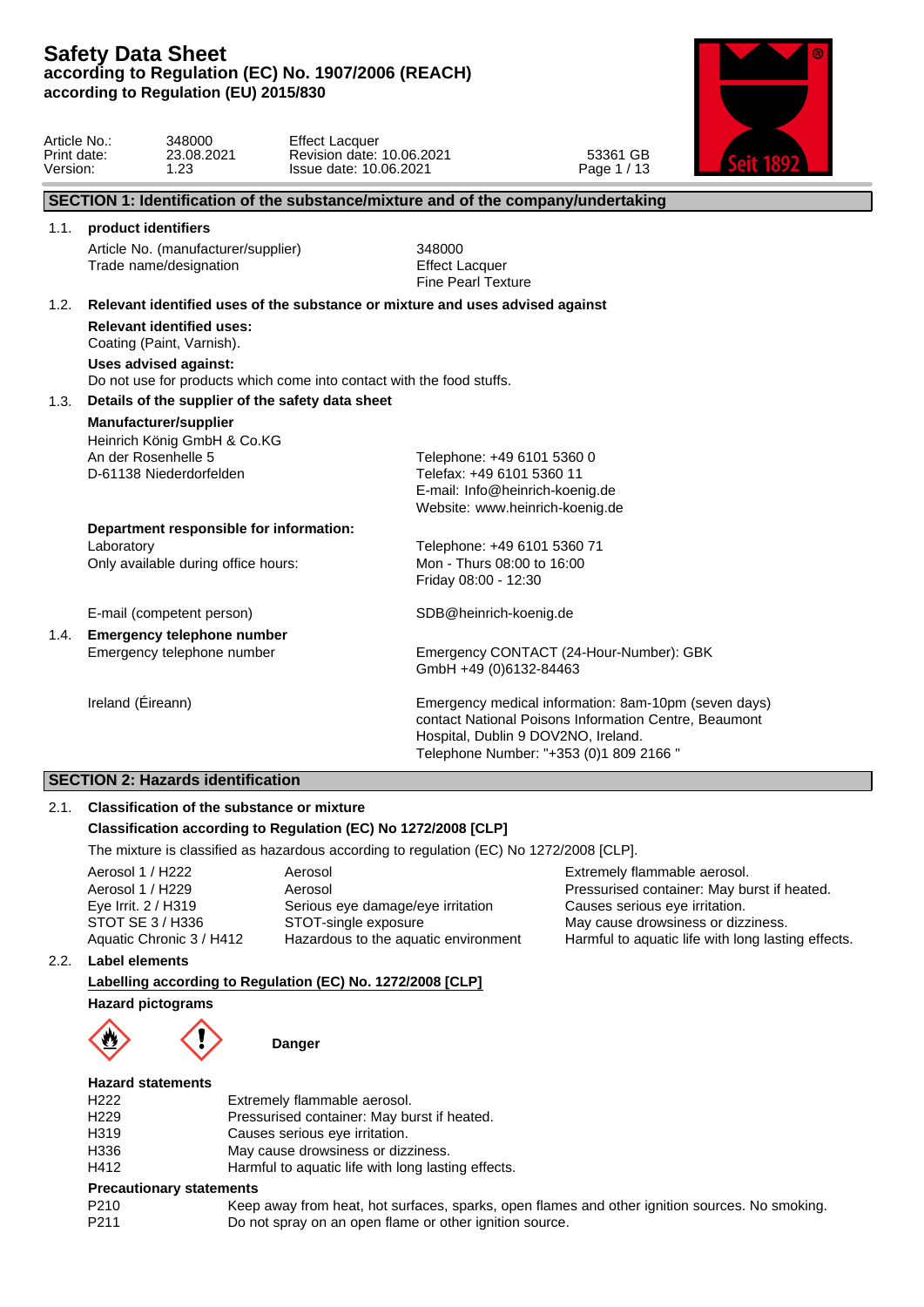

| Article No.:<br>Print date:<br>Version: |                                   | 348000<br>23.08.2021<br>1.23    | <b>Effect Lacquer</b><br>Revision date: 10.06.2021<br>Issue date: 10.06.2021                                                      | 53361 GB<br>Page 2 / 13 |          |  |
|-----------------------------------------|-----------------------------------|---------------------------------|-----------------------------------------------------------------------------------------------------------------------------------|-------------------------|----------|--|
|                                         | P <sub>251</sub><br>$P410 + P412$ |                                 | Do not pierce or burn, even after use.<br>Protect from sunlight. Do not expose to temperatures exceeding 50 °C/122 °F.            |                         |          |  |
|                                         |                                   | Hazard components for labelling | n-butyl acetate                                                                                                                   |                         |          |  |
|                                         | <b>EUH066</b>                     | Supplemental hazard information | Repeated exposure may cause skin dryness or cracking.                                                                             |                         |          |  |
|                                         | 2.3. Other hazards                |                                 |                                                                                                                                   |                         |          |  |
|                                         |                                   | No information available.       |                                                                                                                                   |                         |          |  |
|                                         |                                   |                                 | <b>SECTION 3: Composition / information on ingredients</b>                                                                        |                         |          |  |
| 3.2.                                    | Mixtures                          |                                 |                                                                                                                                   |                         |          |  |
|                                         | <b>Description</b>                | Aerosol                         |                                                                                                                                   |                         |          |  |
|                                         |                                   |                                 | Classification according to Regulation (EC) No 1272/2008 [CLP]                                                                    |                         |          |  |
|                                         | EC No.                            |                                 | <b>REACH No.</b>                                                                                                                  |                         |          |  |
|                                         | CAS No.                           |                                 | <b>Designation</b>                                                                                                                |                         | weight-% |  |
|                                         | Index No.                         |                                 | classification // Remark                                                                                                          |                         |          |  |
|                                         | 204-065-8                         |                                 | 01-2119472128-37-xxxx                                                                                                             |                         |          |  |
|                                         | 115-10-6                          |                                 | dimethyl ether                                                                                                                    |                         | 25 < 50  |  |
|                                         | 603-019-00-8                      |                                 | Flam. Gas 1 H220 / liquefied gas H280                                                                                             |                         |          |  |
|                                         | 204-658-1                         |                                 | 01-2119485493-29-xxxx                                                                                                             |                         |          |  |
|                                         | 123-86-4                          |                                 | n-butyl acetate                                                                                                                   |                         | 10 < 20  |  |
|                                         | 607-025-00-1                      |                                 | Flam. Liq. 3 H226 / STOT SE 3 H336                                                                                                |                         |          |  |
|                                         | 201-159-0                         |                                 | 01-2119457290-43-xxxx                                                                                                             |                         |          |  |
|                                         | 78-93-3                           | butanone                        |                                                                                                                                   |                         | 10 < 20  |  |
|                                         | 606-002-00-3                      |                                 | Flam. Liq. 2 H225 / Eye Irrit. 2 H319 / STOT SE 3 H336                                                                            |                         |          |  |
|                                         | 918-668-5                         |                                 | 01-2119455851-35-xxxx                                                                                                             |                         |          |  |
|                                         | 128601-23-0                       |                                 | Hydrocarbons, C9, aromatics<br>STOT SE 3 H335 / STOT SE 3 H336 / Asp. Tox. 1 H304 / Aquatic Chronic<br>2 H411 / Flam. Liq. 3 H226 |                         | 5 < 7    |  |
|                                         | 205-500-4                         |                                 | 01-2119475103-46-xxxx                                                                                                             |                         |          |  |
|                                         | 141-78-6                          |                                 | Ethyl acetate                                                                                                                     |                         | 5 < 7    |  |
|                                         | 607-022-00-5                      |                                 | Flam. Liq. 2 H225 / Eye Irrit. 2 H319 / STOT SE 3 H336                                                                            |                         |          |  |
|                                         | 203-550-1                         |                                 | 01-2119473980-30-xxxx                                                                                                             |                         |          |  |
|                                         | $108 - 10 - 1$                    |                                 | 4-methylpentan-2-one                                                                                                              |                         | 2,5 < 3  |  |
|                                         | 606-004-00-4                      | H335                            | Flam. Liq. 2 H225 / Acute Tox. 4 H332 / Eye Irrit. 2 H319 / STOT SE 3                                                             |                         |          |  |

Full text of classification: see section 16

### **SECTION 4: First aid measures**

#### 4.1. **Description of first aid measures**

#### **General information**

In all cases of doubt, or when symptoms persist, seek medical advice. In case of unconsciousness give nothing by mouth, place in recovery position and seek medical advice.

#### **In case of inhalation**

Remove casualty to fresh air and keep warm and at rest. In case of irregular breathing or respiratory arrest provide artificial respiration.

#### **Following skin contact**

Take off immediately all contaminated clothing. After contact with skin, wash immediately with plenty of water and soap. Do not use solvents or thinners.

#### **After eye contact**

Rinse cautiously with water for several minutes. Remove contact lenses, if present and easy to do. Continue rinsing. Seek medical advice immediately.

#### **Following ingestion**

If swallowed, rinse mouth with water (only if the person is conscious). Seek medical advice immediately. Keep victim calm. Do NOT induce vomiting.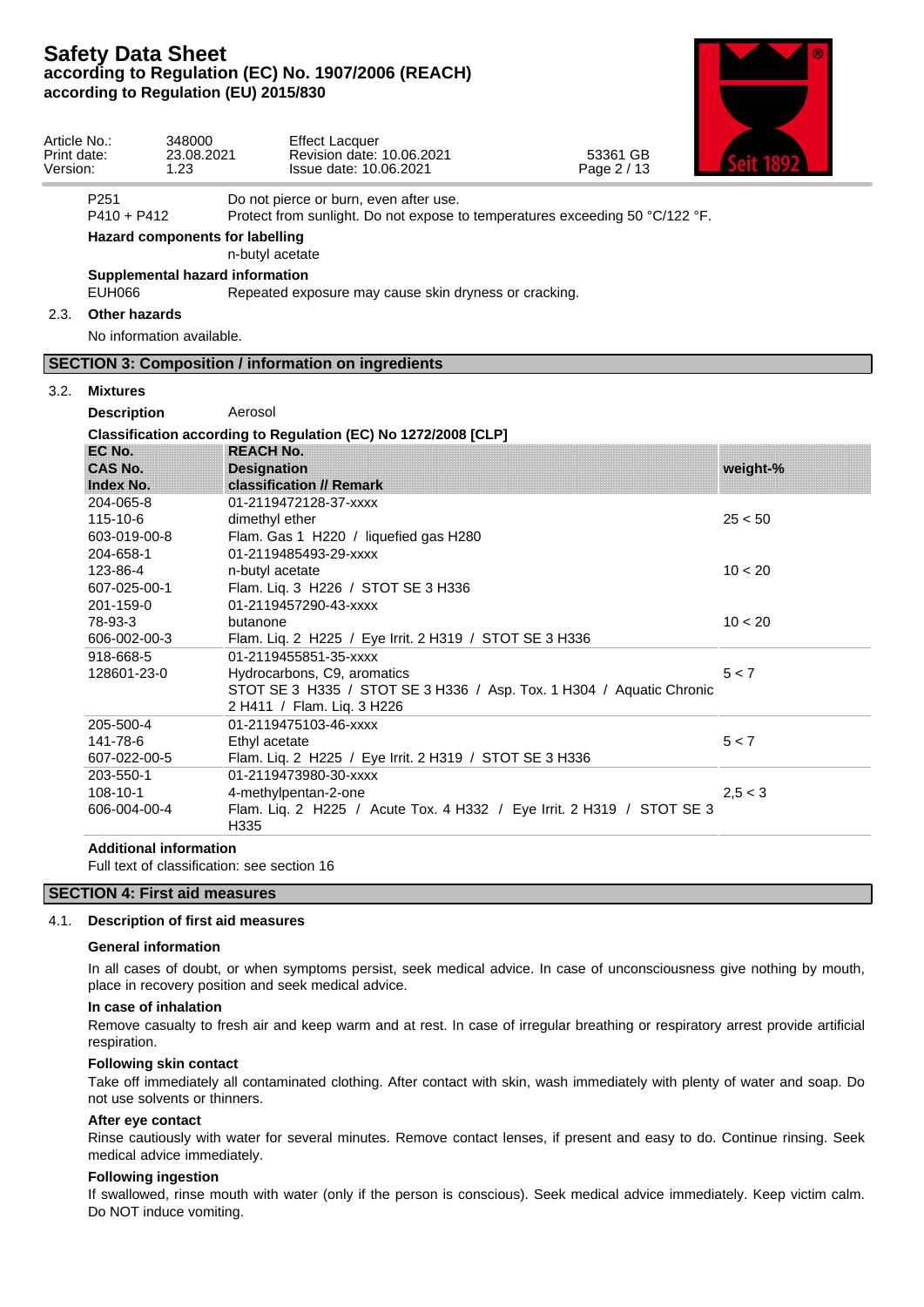

| Article No<br>Print date: | 348000<br>23.08.2021<br>ົດດ | Effect<br>Lacquer<br>10.06.2021<br>Revision date: | GB<br>53361<br>2112 |  |
|---------------------------|-----------------------------|---------------------------------------------------|---------------------|--|
| Version.                  | ں ے.                        | Issue date: 10.06.2021                            | $P$ age,<br>ັບ /    |  |

### 4.2. **Most important symptoms and effects, both acute and delayed** In all cases of doubt, or when symptoms persist, seek medical advice.

### 4.3. **Indication of any immediate medical attention and special treatment needed** First Aid, decontamination, treatment of symptoms.

### **SECTION 5: Firefighting measures**

### 5.1. **Extinguishing media**

### **Suitable extinguishing media**

alcohol resistant foam, carbon dioxide, Powder, spray mist, (water)

**Unsuitable extinguishing media**

strong water jet

### 5.2. **Special hazards arising from the substance or mixture**

Dense black smoke occurs during fire. Inhaling hazardous decomposing products can cause serious health damage.

### 5.3. **Advice for firefighters**

Provide a conveniently located respiratory protective device. Cool closed containers that are near the source of the fire. Do not allow water used to extinguish fire to enter drains, ground or waterways.

### **SECTION 6: Accidental release measures**

### 6.1. **Personal precautions, protective equipment and emergency procedures**

Keep away from sources of ignition. Ventilate affected area. Do not breathe vapours.

#### 6.2. **Environmental precautions**

Do not allow to enter into surface water or drains. If the product contaminates lakes, rivers or sewages, inform competent authorities in accordance with local regulations.

### 6.3. **Methods and material for containment and cleaning up**

Isolate leaked material using non-flammable absorption agent (e.g. sand, earth, vermiculit, diatomaceous earth) and collect it for disposal in appropriate containers in accordance with the local regulations (see section 13). Clean using cleansing agents. Do not use solvents.

#### 6.4. **Reference to other sections**

Observe protective provisions (see section 7 and 8).

### **SECTION 7: Handling and storage**

### 7.1. **Precautions for safe handling**

### **Advices on safe handling**

Avoid formation of flammable and explosive vapour concentrations in the air and exceeding the exposure limit values. Only use the material in places where open light, fire and other flammable sources can be kept away. Electrical equipment must be protected meeting the accepted standard. Product may become electrostatically charged. Provide earthing of containers, equipment, pumps and ventilation facilities. Anti-static clothing including shoes are recommended. Floors must be electrically conductive. Keep away from heat sources, sparks and open flames. Use only spark proof tools. Avoid contact with skin, eyes and clothes. Do not inhale dusts, particulates and spray mist when using this preparation. Avoid respiration of swarf. When using do not eat, drink or smoke. Personal protection equipment: refer to section 8. Do not empty containers with pressure no pressure vessel! Always keep in containers that correspond to the material of the original container. Follow the legal protection and safety regulations.

#### **Further information**

Vapours are heavier than air. Vapours form explosive mixtures with air.

### 7.2. **Conditions for safe storage, including any incompatibilities**

#### **Requirements for storage rooms and vessels**

Storage in accordance with the Ordinance on Industrial Safety and Health (BetrSiVO). Keep container tightly closed. Do not empty containers with pressure - no pressure vessel! Smoking is forbidden. Access only for authorised persons. Store carefully closed containers upright to prevent any leaks. Soils have to conform to the "Guidelines for avoidance of ignition hazards due to electrostatic charges (TRGS 727)".

#### **Hints on joint storage**

Keep away from strongly acidic and alkaline materials as well as oxidizers.

### **Further information on storage conditions**

Take care of instructions on label. Store in a well-ventilated and dry room at temperatures between 15 °C and 30 °C. Protect from heat and direct sunlight. Keep container tightly closed. Remove all sources of ignition. Smoking is forbidden. Access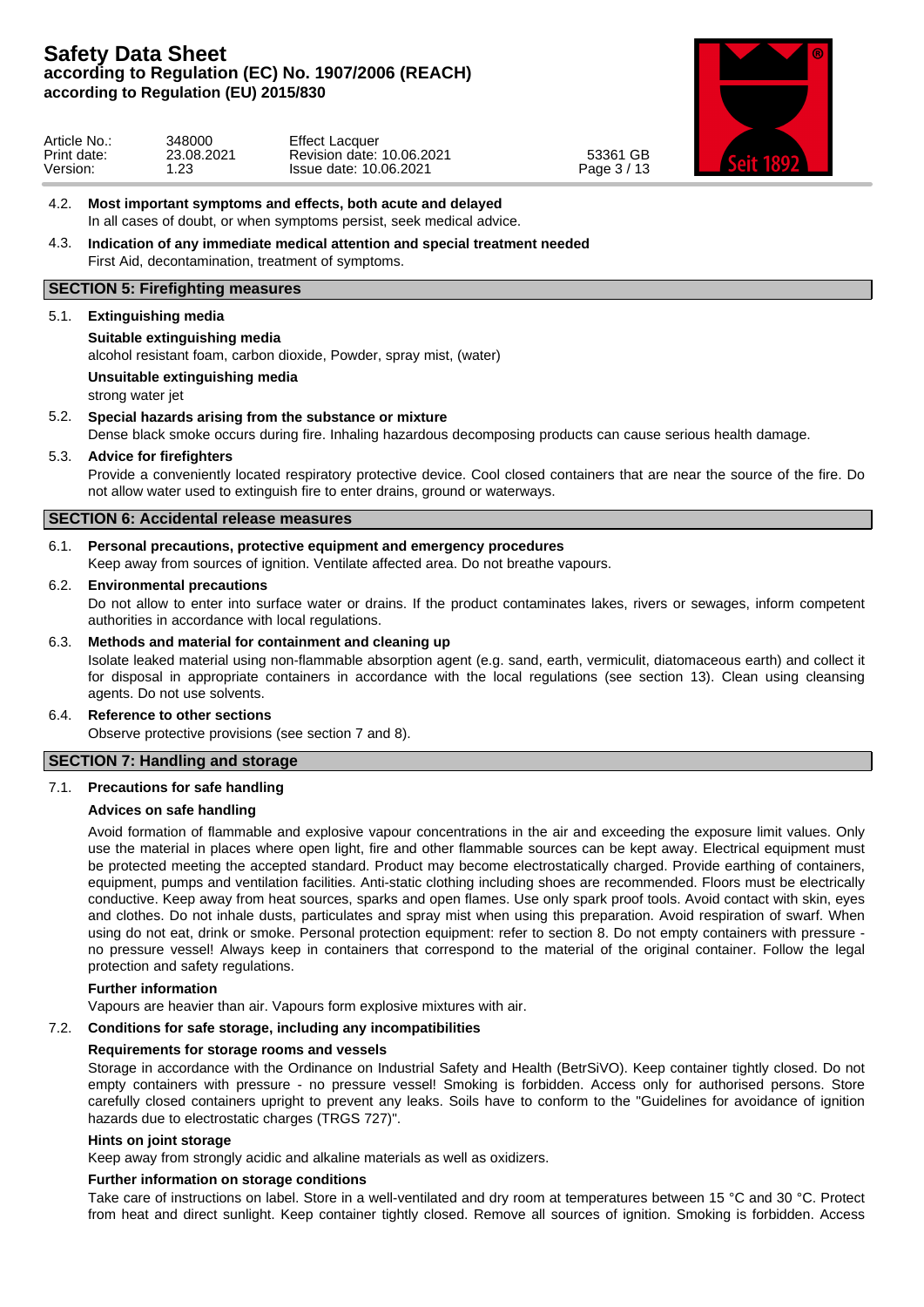

| Article No.:<br>Print date:<br>Version: | 348000<br>23.08.2021<br>$\sim$ | <b>Effect Lacquer</b><br>Revision<br>i date: 10.06.2021<br>Issue date: 10.06.2021 | 53361 GB<br>Page 4 / 13 |  |
|-----------------------------------------|--------------------------------|-----------------------------------------------------------------------------------|-------------------------|--|
|                                         | $\sim$                         |                                                                                   |                         |  |

only for authorised persons. Store carefully closed containers upright to prevent any leaks.

### 7.3. **Specific end use(s)**

Observe technical data sheet. Observe instructions for use.

### **SECTION 8: Exposure controls/personal protection**

### 8.1. **Control parameters**

**Occupational exposure limit values:** \* dimethyl ether Index No. 603-019-00-8 / EC No. 204-065-8 / CAS No. 115-10-6 TWA: 766 mg/m3; 400 ppm STEL: 958 mg/m3; 500 ppm n-butyl acetate Index No. 607-025-00-1 / EC No. 204-658-1 / CAS No. 123-86-4 TWA: 724 mg/m3; 150 ppm STEL: 966 mg/m3; 200 ppm butanone Index No. 606-002-00-3 / EC No. 201-159-0 / CAS No. 78-93-3 TWA: 600 mg/m3; 200 ppm STEL: 899 mg/m3; 300 ppm Ethyl acetate Index No. 607-022-00-5 / EC No. 205-500-4 / CAS No. 141-78-6 TWA: 730 mg/m3; 200 ppm STEL: 1460 mg/m3; 400 ppm 4-methylpentan-2-one Index No. 606-004-00-4 / EC No. 203-550-1 / CAS No. 108-10-1 TWA: 208 mg/m3; 50 ppm STEL: 416 mg/m3; 100 ppm

# **Additional information**

TWA : Long-term occupational exposure limit value STEL : short-term occupational exposure limit value Ceiling : peak limitation

### **DNEL:**

dimethyl ether Index No. 603-019-00-8 / EC No. 204-065-8 / CAS No. 115-10-6 DNEL long-term inhalative (systemic), Workers: 1894 mg/m<sup>3</sup> DNEL long-term inhalative (systemic), Consumer: 471 mg/m<sup>3</sup> Ethyl acetate Index No. 607-022-00-5 / EC No. 205-500-4 / CAS No. 141-78-6 DNEL long-term dermal (systemic), Workers: 63 mg/kg DNEL acute inhalative (local), Workers: 1468 mg/m<sup>3</sup> DNEL acute inhalative (systemic), Workers: 1468 mg/m<sup>3</sup> DNEL long-term inhalative (local), Workers: 734 mg/m<sup>3</sup> DNEL long-term inhalative (systemic), Workers: 734 mg/m<sup>3</sup> DNEL long-term oral (repeated), Consumer: 4,5 mg/kg DNEL long-term dermal (systemic), Consumer: 37 mg/kg DNEL acute inhalative (local), Consumer: 734 mg/m<sup>3</sup> DNEL acute inhalative (systemic), Consumer: 734 mg/m<sup>3</sup> DNEL long-term inhalative (local), Consumer: 367 mg/m<sup>3</sup> DNEL long-term inhalative (systemic), Consumer: 367 mg/m<sup>3</sup> 4-methylpentan-2-one Index No. 606-004-00-4 / EC No. 203-550-1 / CAS No. 108-10-1 DNEL long-term dermal (systemic), Workers: 11,8 mg/kg DNEL acute inhalative (local), Workers: 208 mg/m<sup>3</sup> DNEL acute inhalative (systemic), Workers: 208 mg/m<sup>3</sup>

DNEL long-term inhalative (local), Workers: 83 mg/m<sup>3</sup> DNEL long-term inhalative (systemic), Workers: 83 mg/m<sup>3</sup>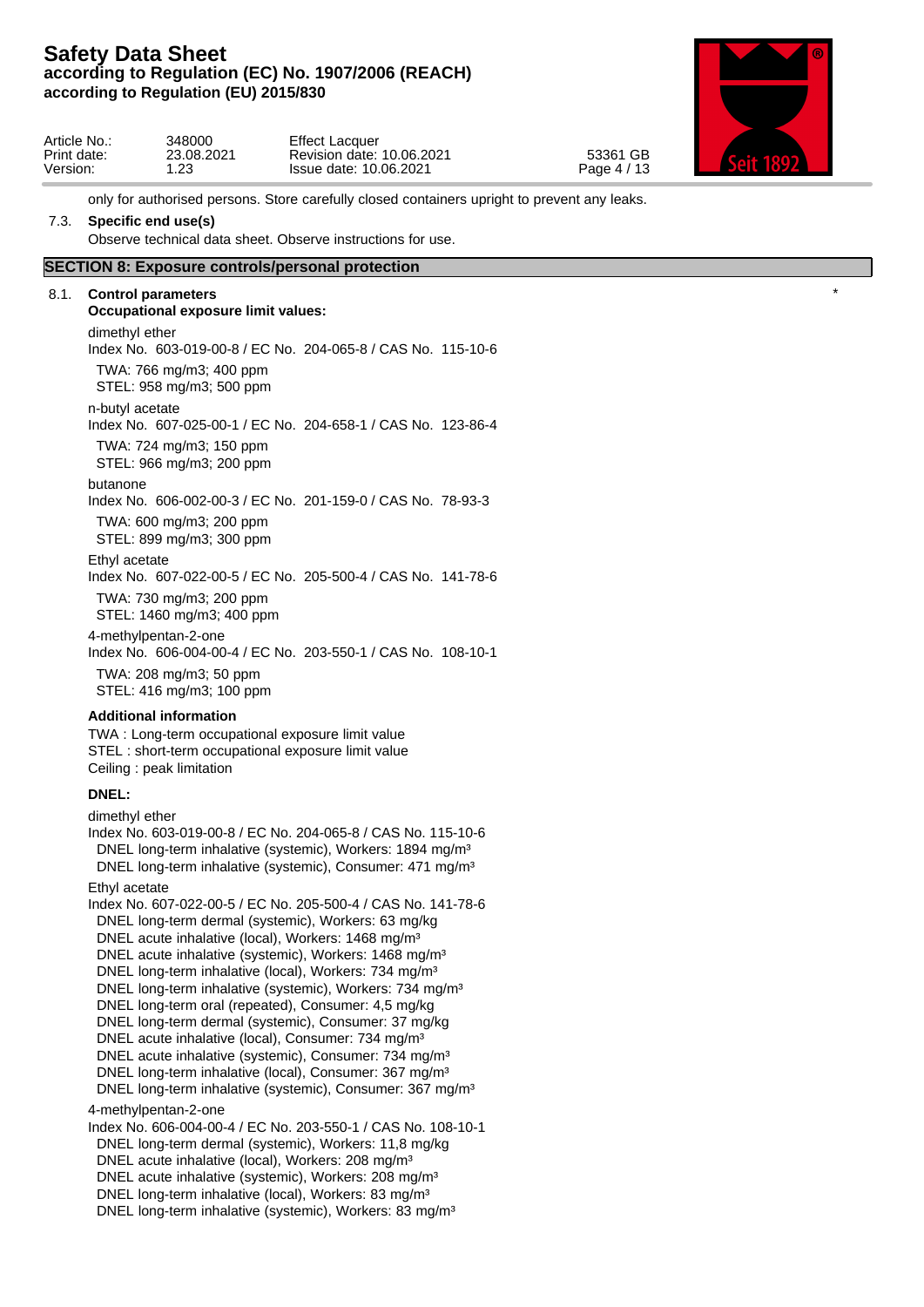Article No.: 348000 Effect Lacquer Print date: 23.08.2021 Revision date: 10.06.2021 53361 GB Catt 1000 Version: 1.23 Issue date: 10.06.2021 Page 5 / 13 DNEL long-term oral (repeated), Consumer: 4,2 mg/kg DNEL long-term dermal (systemic), Consumer: 4,2 mg/kg DNEL acute inhalative (local), Consumer: 155,2 mg/m<sup>3</sup> DNEL acute inhalative (systemic), Consumer: 155,2 mg/m<sup>3</sup> DNEL long-term inhalative (local), Consumer: 14,7 mg/m<sup>3</sup> DNEL long-term inhalative (systemic), Consumer: 14,7 mg/m<sup>3</sup> Hydrocarbons, C9, aromatics EC No. 918-668-5 / CAS No. 128601-23-0 DNEL long-term dermal (systemic), Workers: 25 mg/kg DNEL long-term inhalative (systemic), Workers: 150 mg/m<sup>3</sup> DNEL long-term oral (repeated), Consumer: 11 mg/kg DNEL long-term dermal (systemic), Consumer: 11 mg/kg DNEL long-term inhalative (systemic), Consumer: 32 mg/m<sup>3</sup> butanone Index No. 606-002-00-3 / EC No. 201-159-0 / CAS No. 78-93-3 DNEL long-term dermal (systemic), Workers: 1161 mg/kg DNEL long-term inhalative (systemic), Workers: 600 mg/m<sup>3</sup> DNEL long-term oral (repeated), Consumer: 31 mg/kg DNEL acute dermal, short-term (local), Consumer: 412 mg/kg DNEL long-term dermal (systemic), Consumer: 206 mg/kg DNEL long-term inhalative (systemic), Consumer: 106 mg/m<sup>3</sup> n-butyl acetate Index No. 607-025-00-1 / EC No. 204-658-1 / CAS No. 123-86-4 DNEL acute dermal, short-term (systemic), Workers: 11 mg/kg DNEL long-term dermal (systemic), Workers: 7 mg/kg DNEL acute inhalative (local), Workers: 600 mg/m³ DNEL acute inhalative (systemic), Workers: 600 mg/m<sup>3</sup> DNEL long-term inhalative (local), Workers: 300 mg/m<sup>3</sup> DNEL long-term inhalative (systemic), Workers: 48 mg/m<sup>3</sup> DNEL short-term oral (acute), Consumer: 2 mg/kg DNEL long-term oral (repeated), Consumer: 2 mg/kg DNEL acute dermal, short-term (systemic), Consumer: 6 mg/kg DNEL long-term dermal (systemic), Consumer: 3,4 mg/kg DNEL acute inhalative (local), Consumer: 300 mg/m<sup>3</sup> DNEL acute inhalative (systemic), Consumer: 300 mg/m<sup>3</sup> DNEL long-term inhalative (local), Consumer: 35,7 mg/m<sup>3</sup> DNEL long-term inhalative (systemic), Consumer: 12 mg/m<sup>3</sup> **PNEC:** dimethyl ether Index No. 603-019-00-8 / EC No. 204-065-8 / CAS No. 115-10-6 PNEC aquatic, freshwater: 0,155 mg/L PNEC sediment, freshwater: 0,681 mg/kg PNEC, soil: 0,045 mg/kg PNEC sewage treatment plant (STP): 160 mg/L Ethyl acetate Index No. 607-022-00-5 / EC No. 205-500-4 / CAS No. 141-78-6 PNEC aquatic, freshwater: 0,24 mg/L PNEC aquatic, marine water: 0,024 mg/L PNEC aquatic, intermittent release: 1,65 mg/L PNEC sediment, freshwater: 1,15 mg/kg PNEC sediment, marine water: 0,034 mg/kg PNEC, soil: 0,148 mg/kg PNEC sewage treatment plant (STP): 650 mg/L PNEC Secondary Poisoning: 200 mg/kg 4-methylpentan-2-one Index No. 606-004-00-4 / EC No. 203-550-1 / CAS No. 108-10-1 PNEC aquatic, freshwater: 0,6 mg/L PNEC aquatic, marine water: 0,06 mg/L PNEC aquatic, intermittent release: 1,5 mg/L PNEC sediment, freshwater: 8,27 mg/kg

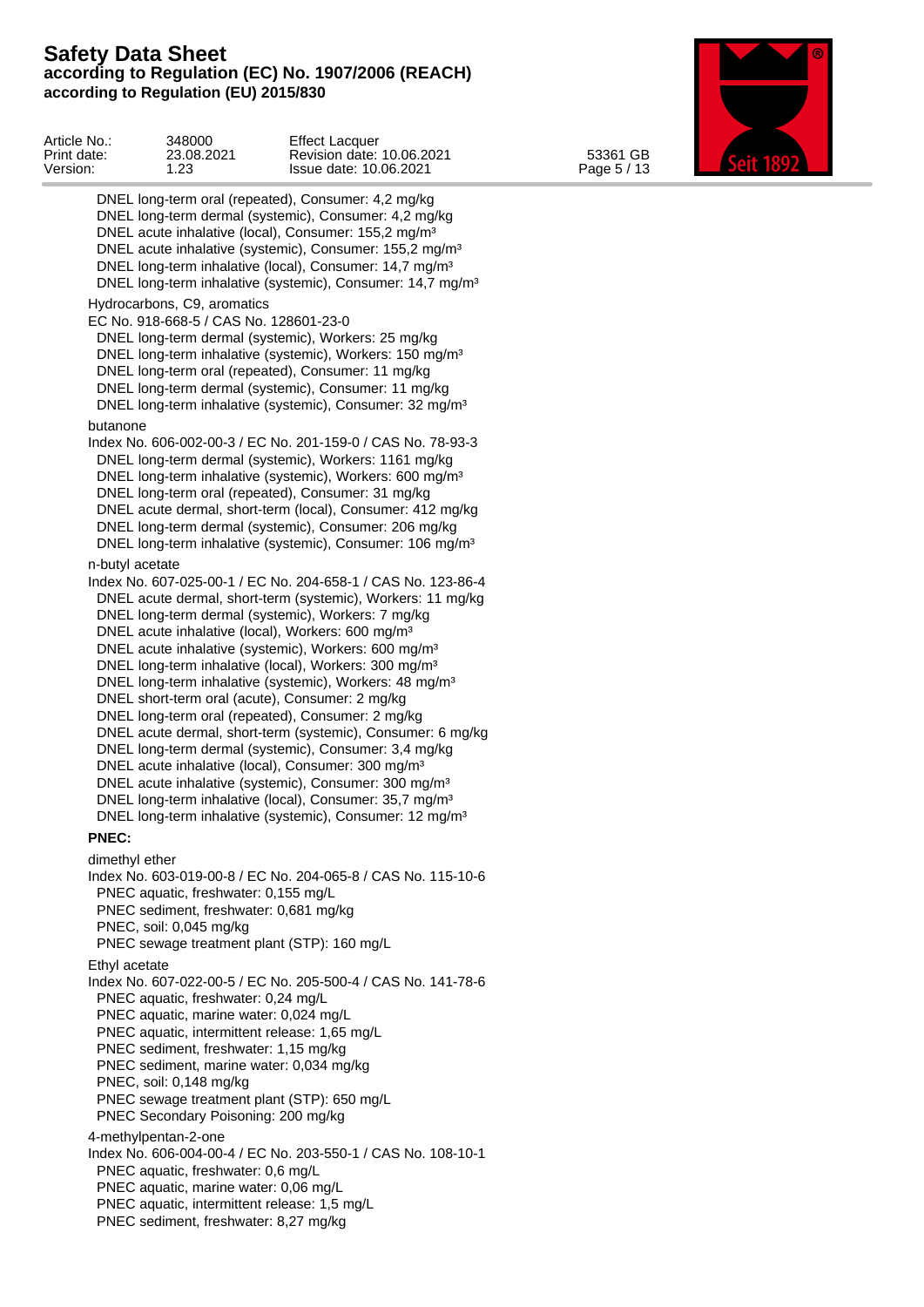

| Article No.:<br>Print date:<br>Version:                                                                                                                                                                                                                                                                                                                                 | 348000<br>23.08.2021<br>1.23                                                                                                                                                                                                                      | <b>Effect Lacquer</b><br>Revision date: 10.06.2021<br>Issue date: 10.06.2021                                              | 53361 GB<br>Page 6 / 13 |  |
|-------------------------------------------------------------------------------------------------------------------------------------------------------------------------------------------------------------------------------------------------------------------------------------------------------------------------------------------------------------------------|---------------------------------------------------------------------------------------------------------------------------------------------------------------------------------------------------------------------------------------------------|---------------------------------------------------------------------------------------------------------------------------|-------------------------|--|
|                                                                                                                                                                                                                                                                                                                                                                         | PNEC sediment, marine water: 0,83 mg/kg<br>PNEC, soil: 1,3 mg/kg                                                                                                                                                                                  | PNEC sewage treatment plant (STP): 27,5 mg/L                                                                              |                         |  |
| butanone<br>Index No. 606-002-00-3 / EC No. 201-159-0 / CAS No. 78-93-3<br>PNEC aquatic, freshwater: 55,8 mg/L<br>PNEC aquatic, marine water: 55,8 mg/L<br>PNEC aquatic, intermittent release: 55,8 mg/L<br>PNEC sediment, freshwater: 284,7 mg/kg<br>PNEC sediment, marine water: 284,7 mg/kg<br>PNEC, soil: 22,5 mg/kg<br>PNEC sewage treatment plant (STP): 709 mg/L |                                                                                                                                                                                                                                                   |                                                                                                                           |                         |  |
| n-butyl acetate                                                                                                                                                                                                                                                                                                                                                         | PNEC aquatic, freshwater: 0,18 mg/L<br>PNEC aquatic, marine water: 0,018 mg/L<br>PNEC aquatic, intermittent release: 0,36 mg/L<br>PNEC sediment, freshwater: 0,981 mg/kg<br>PNEC sediment, marine water: 0,0981 mg/kg<br>PNEC, soil: 0,0903 mg/kg | Index No. 607-025-00-1 / EC No. 204-658-1 / CAS No. 123-86-4                                                              |                         |  |
| 8.2.                                                                                                                                                                                                                                                                                                                                                                    | <b>Exposure controls</b>                                                                                                                                                                                                                          | Deside esal vastlatas. This san ha sahiswad with lasel ar responsive. If this shauld not ha sufficient to kean saraal and |                         |  |

Provide good ventilation. This can be achieved with local or room suction. If this should not be sufficient to keep aerosol and solvent vapour concentration below the exposure limit values, a suitable respiratory protection must be used.

#### **Personal protection equipment**

#### **Respiratory protection**

If concentration of solvents is beyond the occupational exposure limit values, approved and suitable respiratory protection must be used. Use only respiratory protection equipment with CE-symbol including four digit test number.

#### **Hand protection**

For prolonged or repeated handling the following glove material must be used: NBR (Nitrile rubber)

Thickness of the glove material > 0,4 mm ; Breakthrough time: > 480 min.

Observe the instructions and details for use, storage, maintenance and replacement provided by the protective glove manufacturer. Penetration time of glove material depending on intensity and duration of exposure to skin. Recommended glove articles EN ISO 374

Barrier creams can help protecting exposed skin areas. In no case should they be used after contact.

#### **Eye/face protection**

Wear closely fitting protective glasses in case of splashes.

#### **Body protection**

Wear antistatic clothing of natural fibers (cotton) or heat resistant synthetic fibers.

#### **Protective measures**

After contact clean skin thoroughly with water and soap or use appropriate cleanser.

# **Environmental exposure controls**

Do not allow to enter into surface water or drains. See section 7. No additional measures necessary.

### **SECTION 9: Physical and chemical properties**

#### 9.1. **Information on basic physical and chemical properties** \*

| Appearance:                              |                                        |
|------------------------------------------|----------------------------------------|
| <b>Physical state:</b>                   | Liguid                                 |
| Colour:                                  | refer to label                         |
| Odour:                                   | <b>Preparations containing solvent</b> |
| <b>Odour threshold:</b>                  | not determined                         |
| pH at 20 $°C$ :                          | <b>N.A.</b>                            |
| <b>Melting point/freezing point:</b>     | n.a.                                   |
| Initial boiling point and boiling range: | $-24 °C$                               |
|                                          | Method: calculated.                    |
|                                          | Source: dimethyl ether                 |
| Flash point:                             | -41 °C                                 |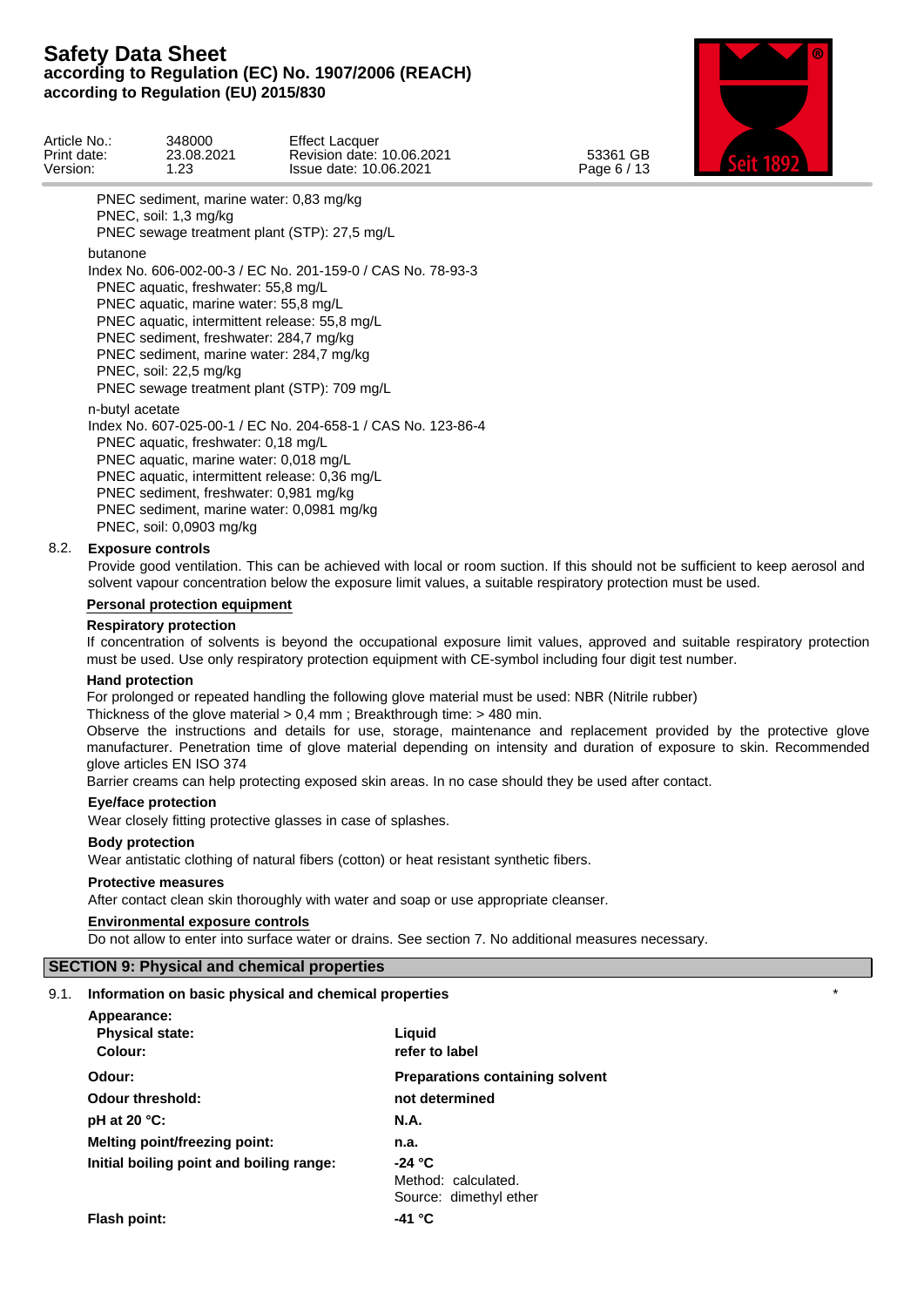| Article No.:<br>Print date:<br>Version: |                                               | 348000<br>23.08.2021<br>1.23                  | <b>Effect Lacquer</b><br>Revision date: 10.06.2021<br>Issue date: 10.06.2021 |                                                             | 53361 GB<br>Page 7 / 13 |         |  |
|-----------------------------------------|-----------------------------------------------|-----------------------------------------------|------------------------------------------------------------------------------|-------------------------------------------------------------|-------------------------|---------|--|
|                                         |                                               |                                               |                                                                              | Method: calculated.                                         |                         |         |  |
|                                         | <b>Evaporation rate:</b>                      |                                               |                                                                              | $0,4$ mg/s<br>Source: Ethyl acetate                         |                         |         |  |
|                                         | flammability<br><b>Burning time:</b>          |                                               |                                                                              | not determined                                              |                         |         |  |
|                                         |                                               | Upper/lower flammability or explosive limits: |                                                                              |                                                             |                         |         |  |
|                                         |                                               | Lower explosion limit:                        |                                                                              | 2,24 Vol-%<br>Method: calculated.                           |                         |         |  |
|                                         |                                               | <b>Upper explosion limit:</b>                 |                                                                              | 26,2 Vol-%<br>Method: calculated.<br>Source: dimethyl ether |                         |         |  |
|                                         |                                               | Vapour pressure at 20 °C:                     |                                                                              | 3678,0408 mbar<br>Method: calculated.                       |                         |         |  |
|                                         | Vapour density:                               |                                               |                                                                              | not determined                                              |                         |         |  |
|                                         | <b>Relative density:</b><br>Density at 20 °C: |                                               |                                                                              | $0,78$ g/cm <sup>3</sup><br>Method: calculated.             |                         |         |  |
|                                         | Solubility(ies):                              | Water solubility at 20 °C:                    |                                                                              | insoluble                                                   |                         |         |  |
|                                         |                                               | Partition coefficient: n-octanol/water:       |                                                                              | see section 12                                              |                         |         |  |
|                                         |                                               | Auto-ignition temperature:                    |                                                                              | not determined                                              |                         |         |  |
|                                         |                                               | <b>Decomposition temperature:</b>             |                                                                              | not determined                                              |                         |         |  |
|                                         | Viscosity at 20 °C:                           |                                               |                                                                              | $25s3$ mm<br>Method: EN ISO 2431                            |                         |         |  |
|                                         |                                               | <b>Explosive properties:</b>                  |                                                                              | not determined                                              |                         |         |  |
|                                         |                                               | <b>Oxidising properties:</b>                  |                                                                              | not determined                                              |                         |         |  |
| 9.2.                                    | <b>Other information</b>                      |                                               |                                                                              |                                                             |                         | $\star$ |  |
|                                         | <b>Solid content:</b>                         |                                               |                                                                              | 14,15 weight-%                                              |                         |         |  |
|                                         | solvent content:                              |                                               |                                                                              |                                                             |                         |         |  |
|                                         |                                               | <b>Organic solvents:</b>                      |                                                                              | 86 weight-%                                                 |                         |         |  |
|                                         | Water:                                        |                                               |                                                                              | 0 weight-%                                                  |                         |         |  |
|                                         |                                               | <b>SECTION 10: Stability and reactivity</b>   |                                                                              |                                                             |                         |         |  |

10.1. **Reactivity**

No information available.

10.2. **Chemical stability**

Stable when applying the recommended regulations for storage and handling. Further information on correct storage: refer to section 7.

10.3. **Possibility of hazardous reactions**

Keep away from strong acids, strong bases and strong oxidizing agents to avoid exothermic reactions.

#### 10.4. **Conditions to avoid** Hazardous decomposition byproducts may form with exposure to high temperatures.

# 10.5. **Incompatible materials**

not applicable

#### 10.6. **Hazardous decomposition products**

Hazardous decomposition byproducts may form with exposure to high temperatures, e.g.: carbon dioxide, carbon monoxide, smoke, nitrogen oxides.

# **SECTION 11: Toxicological information**

Classification according to Regulation (EC) No 1272/2008 [CLP]

# 11.1. **Information on toxicological effects** \*

**Acute toxicity**

dimethyl ether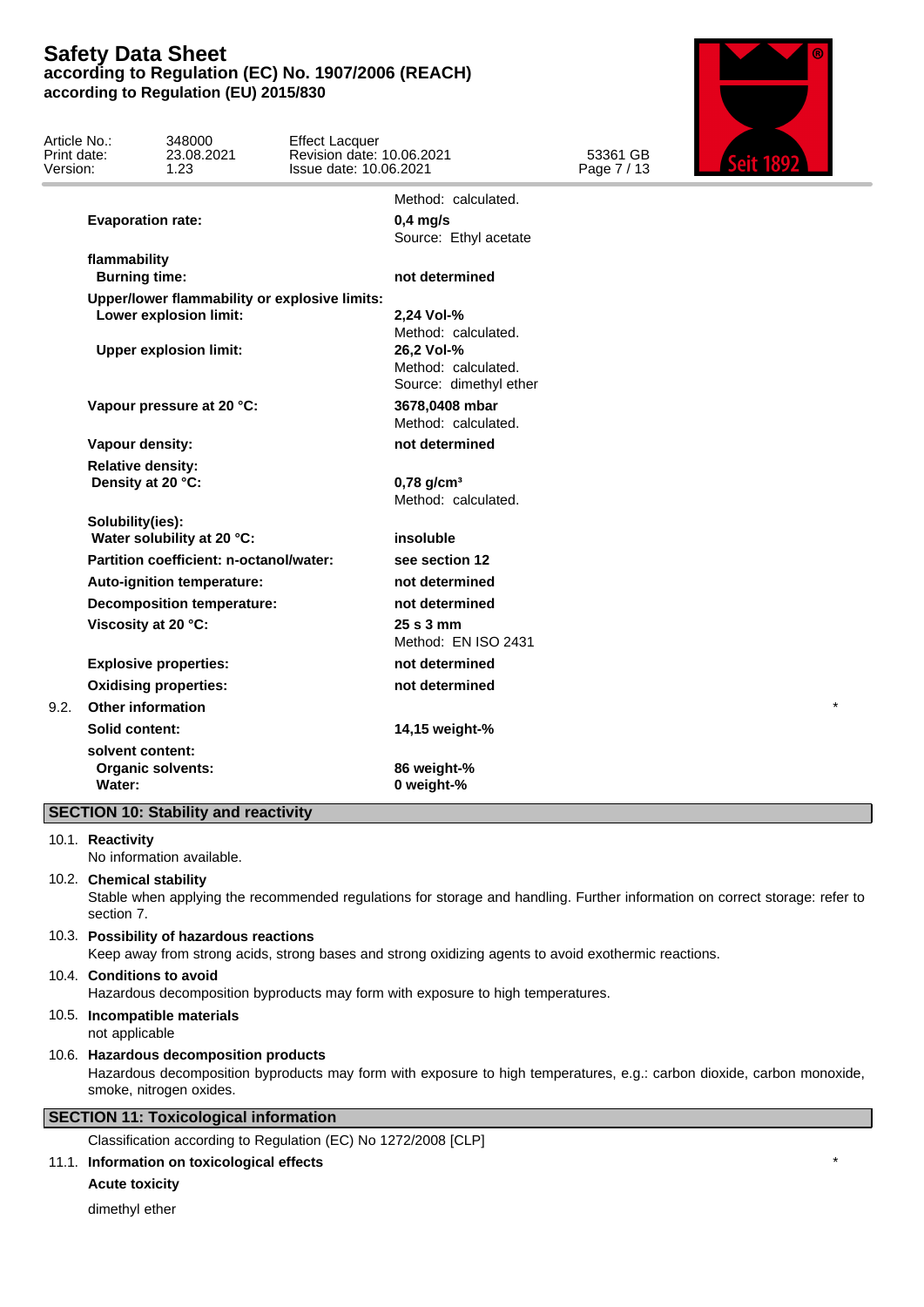

Article No.: 348000 Effect Lacquer Print date: 23.08.2021 Revision date: 10.06.2021 53361 GB Catt 1000 Version: 1.23 Issue date: 10.06.2021 Page 8 / 13 inhalative (Gases), LC50, Rat: > 20000 ppmV (4 h) Ethyl acetate oral, LD50, Rat: 4934 mg/kg Method: OECD 401 dermal, LD50, Rabbit: > 20000 mg/kg inhalative (vapours), LC50, Rat: 29,3 mg/L (4 h) Based on available data, the classification criteria are not met. 4-methylpentan-2-one oral, LD50, Rat: > 2193 mg/kg Method: OECD 401 dermal, LD50, Rat: > 2000 mg/kg Method: OECD 402 inhalative (vapours), LC50, Rat 8,3 - 16,6 mg/L (4 h) Method: OECD 403 Harmful by inhalation. Hydrocarbons, C9, aromatics oral, LD50, Rat: 3592 mg/kg Method: OECD 401 dermal, LD50, Rabbit: > 3160 mg/kg Method: OECD 402 Based on available data, the classification criteria are not met. butanone oral, LD50, Rat: > 2193 mg/kg Method: OECD 423 dermal, LD50, Rabbit: > 5000 mg/kg Method: OECD 402 inhalative (vapours), LC50, Rat: 34 mg/L (4 h) Based on available data, the classification criteria are not met. n-butyl acetate oral, LD50, Rat: 10760 mg/kg Method: OECD 423 dermal, LD50, Rabbit: > 14112 mg/kg Method: OECD 402 inhalative (vapours), LC50, Rat: 23,4 mg/L (4 h) Method: OECD 403 Based on available data, the classification criteria are not met. **Skin corrosion/irritation; Serious eye damage/eye irritation** Causes serious eye irritation. Ethyl acetate eyes Causes serious eye irritation. 4-methylpentan-2-one eyes Causes serious eye irritation. butanone eyes, Rabbit Method: OECD 405 Causes serious eye irritation. **Respiratory or skin sensitisation** Based on available data, the classification criteria are not met. **CMR effects (carcinogenicity, mutagenicity and toxicity for reproduction)** Based on available data, the classification criteria are not met.

# **STOT-single exposure; STOT-repeated exposure**

May cause drowsiness or dizziness.

dimethyl ether

Specific target organ toxicity (single exposure), drowsiness Evaluation May cause drowsiness or dizziness.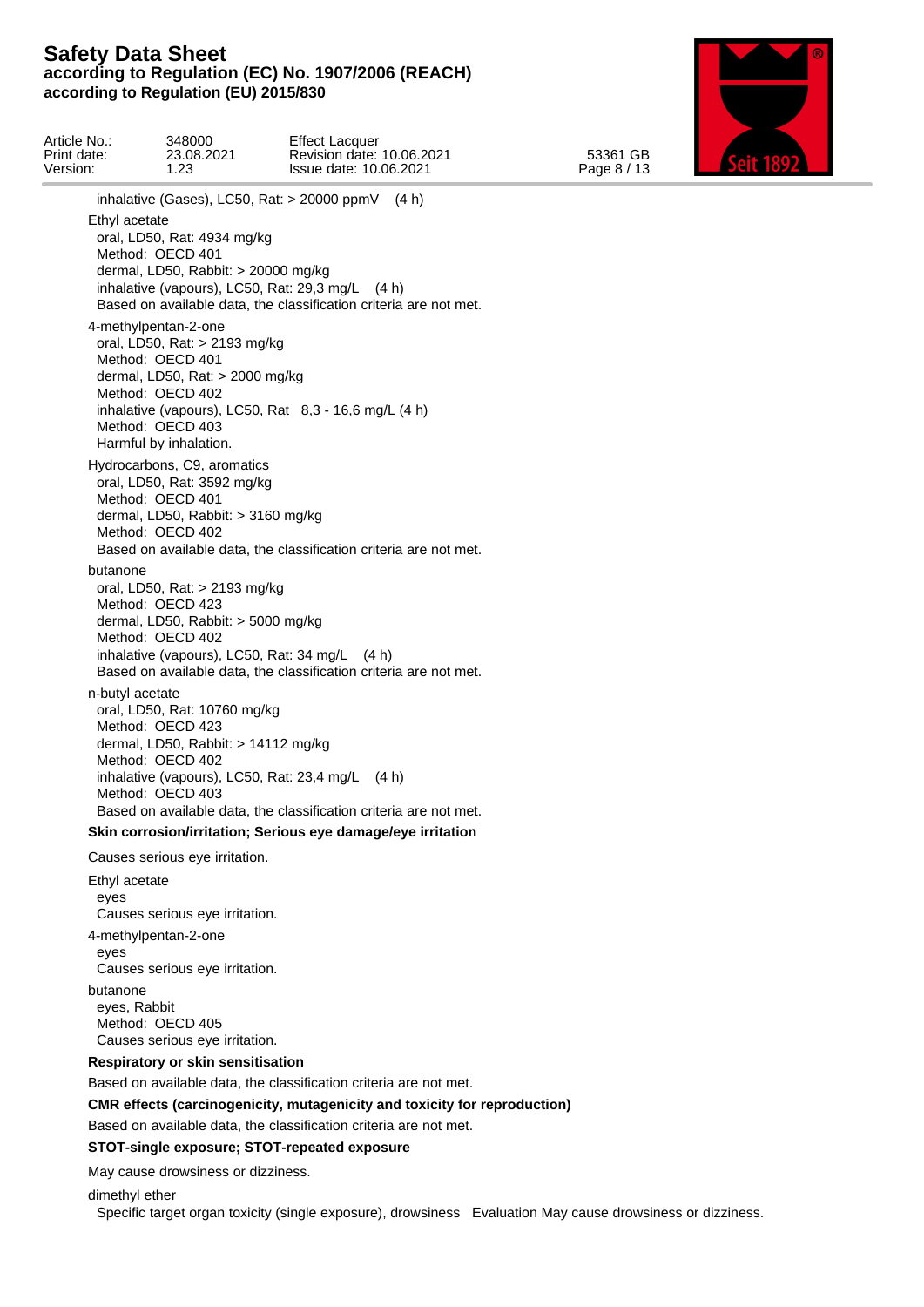

| GB<br>53361<br>Page 9 / 13 | Effect<br>348000<br>Lacquer<br>23.08.2021<br>10.06.2021<br>Revision date:<br>Issue date: 10.06.2021<br>ററ<br>ںے.<br>__ | Article No<br>Print date:<br>Version. |
|----------------------------|------------------------------------------------------------------------------------------------------------------------|---------------------------------------|
|----------------------------|------------------------------------------------------------------------------------------------------------------------|---------------------------------------|

#### literature value

Ethyl acetate

Specific target organ toxicity (single exposure), drowsiness May cause drowsiness or dizziness.

4-methylpentan-2-one

Specific target organ toxicity (single exposure), Irritation May cause respiratory irritation.

Hydrocarbons, C9, aromatics

Specific target organ toxicity (single exposure), Irritation May cause respiratory irritation.

Specific target organ toxicity (single exposure), drowsiness May cause drowsiness or dizziness.

butanone

Specific target organ toxicity (single exposure), drowsiness May cause drowsiness or dizziness.

n-butyl acetate

Specific target organ toxicity (single exposure), drowsiness May cause drowsiness or dizziness.

#### **Aspiration hazard**

Hydrocarbons, C9, aromatics Aspiration hazard May be fatal if swallowed and enters airways.

### **Practical experience/human evidence**

Inhaling of solvent components above the MWC-value can lead to health damage, e.g. irritation of the mucous membrane and respiratory organs, as well as damage to the liver, kidneys and the central nerve system. Indications for this are: headache, dizziness, fatigue, amyosthenia, drowsiness, in serious cases: unconsciousness. Solvents may cause some of the aforementioned effects through skin resorption. Repeated or prolonged contact with the preparation may cause removal of natural fat from the skin resulting in non-allergic contact dermatitis and/or absorption through skin. Splashing may cause eye irritation and reversible damage.

### **Overall Assessment on CMR properties**

The ingredients in this mixture do not meet the criteria for classification as CMR category 1A or 1B according to CLP.

### **SECTION 12: Ecological information**

Classification according to Regulation (EC) No 1272/2008 [CLP] Do not allow to enter into surface water or drains.

### 12.1. **Toxicity** \*

Ethyl acetate

Fish toxicity, LC50, Pimephales promelas (fathead minnow): 230 mg/L (96 h) Daphnia toxicity, EC50, Daphnia magna (Big water flea): 610 mg/L (48 h) Algae toxicity, ErC50, Desmodesmus subspicatus: 5600 mg/L (48 h) Based on available data, the classification criteria are not met. 4-methylpentan-2-one Fish toxicity, LC50, Danio rerio (zebrafish): > 179 mg/L (96 h) Method: OECD 203 Daphnia toxicity, EC50, Daphnia magna: > 200 mg/L (48 h) Method: OECD 202 Bacteria toxicity, EC50, Pseudomonas putida: 275 mg/L (16 h) Based on available data, the classification criteria are not met. Hydrocarbons, C9, aromatics Fish toxicity, LC50, Oncorhynchus mykiss (Rainbow trout): 9,2 mg/L (96 h)

Daphnia toxicity, EC50, Daphnia magna (Big water flea): 3,2 mg/L (48 h) Method: OECD 202

Algae toxicity, ErC50, Pseudokirchneriella subcapitata 2,6 - 2,9 mg/L (72 h) Based on available data, the classification criteria are not met.

#### butanone

Fish toxicity, LC50, Pimephales promelas (fathead minnow): 2990 mg/L (96 h) Method: OECD 203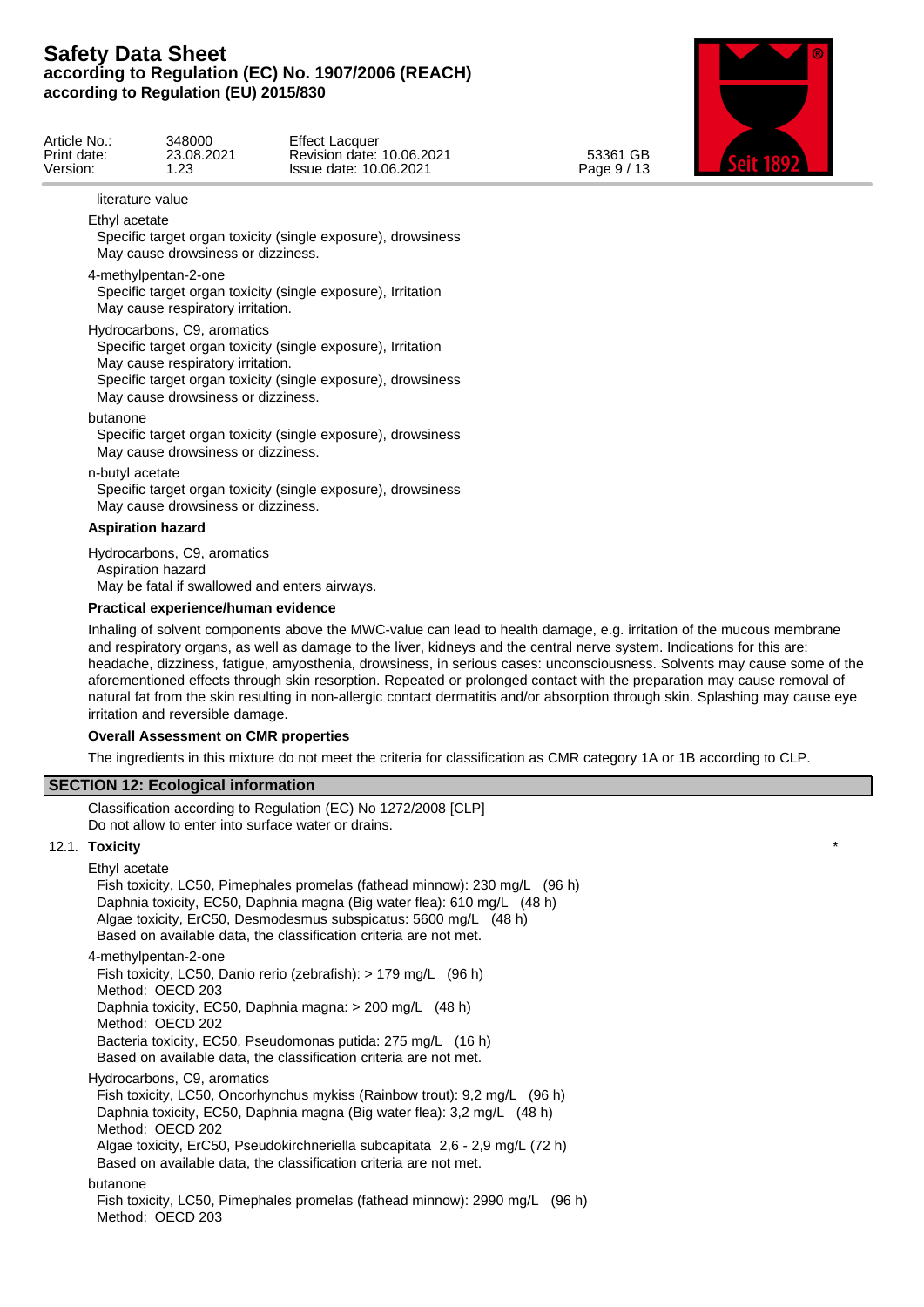

| Article No.:<br>Print date:<br>Version: |                 | 348000<br>23.08.2021<br>1.23                                               | <b>Effect Lacquer</b><br>Revision date: 10.06.2021<br>Issue date: 10.06.2021                                                                                                                                                                                                                       | 53361 GB<br>Page 10 / 13 |  |
|-----------------------------------------|-----------------|----------------------------------------------------------------------------|----------------------------------------------------------------------------------------------------------------------------------------------------------------------------------------------------------------------------------------------------------------------------------------------------|--------------------------|--|
|                                         |                 | Method: OECD 202<br>Method: OECD 201                                       | Daphnia toxicity, EC50, Daphnia magna (Big water flea): 308 mg/L (48 h)<br>Algae toxicity, ErC50, Pseudokirchneriella subcapitata: 1972 mg/L (72 h)<br>Bacteria toxicity, EC0, Pseudomonas putida: 1150 mg/L (16 h)                                                                                |                          |  |
|                                         |                 |                                                                            | Based on available data, the classification criteria are not met.                                                                                                                                                                                                                                  |                          |  |
|                                         | n-butyl acetate | Method: OECD 203<br>Method: OECD 202<br>Method: OECD 201                   | Fish toxicity, LC50, Pimephales promelas (fathead minnow): 18 mg/L (96 h)<br>Daphnia toxicity, EC50, Daphnia magna (Big water flea): 44 mg/L (48 h)<br>Algae toxicity, EC50, Desmodesmus subspicatus.: 397 mg/L (72 h)<br>Based on available data, the classification criteria are not met.        |                          |  |
|                                         |                 | <b>Long-term Ecotoxicity</b>                                               |                                                                                                                                                                                                                                                                                                    |                          |  |
|                                         |                 |                                                                            | Harmful to aquatic life with long lasting effects.                                                                                                                                                                                                                                                 |                          |  |
|                                         | Ethyl acetate   | Method: OECD 211<br>Method: OECD 201.                                      | Fish toxicity, NOEC, Pimephales promelas (fathead minnow): > 9,65 mg/L (32 d)<br>Daphnia toxicity, NOEC, Daphnia magna (Big water flea): 2,4 mg/L (21 D)<br>Algae toxicity, NOEC, Desmodesmus subspicatus.: > 100 mg/L (72 h)<br>Based on available data, the classification criteria are not met. |                          |  |
|                                         |                 | 4-methylpentan-2-one<br>Method: OECD 211                                   | Daphnia toxicity, NOEC, Daphnia magna (Big water flea) 30 - 35 mg/L (21 D)<br>Based on available data, the classification criteria are not met.                                                                                                                                                    |                          |  |
|                                         |                 | Hydrocarbons, C9, aromatics<br>Fish toxicity, LC50 (96 h)                  | Toxic to aquatic organisms, may cause long-term adverse effects in the aquatic environment.                                                                                                                                                                                                        |                          |  |
|                                         |                 | 12.2. Persistence and degradability                                        |                                                                                                                                                                                                                                                                                                    |                          |  |
|                                         | Ethyl acetate   | Biodegradation: 79 %<br>Method: OECD 301D                                  | Readily biodegradable (according to OECD criteria).                                                                                                                                                                                                                                                |                          |  |
|                                         |                 | 4-methylpentan-2-one<br>Biodegradation:: 83 % (28 D)<br>Method: OECD 301 F | Readily biodegradable (according to OECD criteria).                                                                                                                                                                                                                                                |                          |  |
|                                         | Biodegradation: | Hydrocarbons, C9, aromatics                                                | Readily biodegradable (according to OECD criteria).                                                                                                                                                                                                                                                |                          |  |
|                                         | butanone        | Biodegradation: 98 % (28 d)                                                | Readily biodegradable (according to OECD criteria).                                                                                                                                                                                                                                                |                          |  |
|                                         | n-butyl acetate | Biodegradation, aerobic: 83 % (28 D)<br>Method: OECD 301D                  | Readily biodegradable (according to OECD criteria).                                                                                                                                                                                                                                                |                          |  |
|                                         |                 | 12.3. Bioaccumulative potential                                            |                                                                                                                                                                                                                                                                                                    |                          |  |
|                                         | dimethyl ether  | Partition coefficient: n-octanol/water: 0,7<br>Method: Log KOW             |                                                                                                                                                                                                                                                                                                    |                          |  |
|                                         | Ethyl acetate   | Partition coefficient: n-octanol/water: 0.68                               |                                                                                                                                                                                                                                                                                                    |                          |  |
|                                         |                 | 4-methylpentan-2-one                                                       | Partition coefficient: n-octanol/water: 1,31 0 - 1,9                                                                                                                                                                                                                                               |                          |  |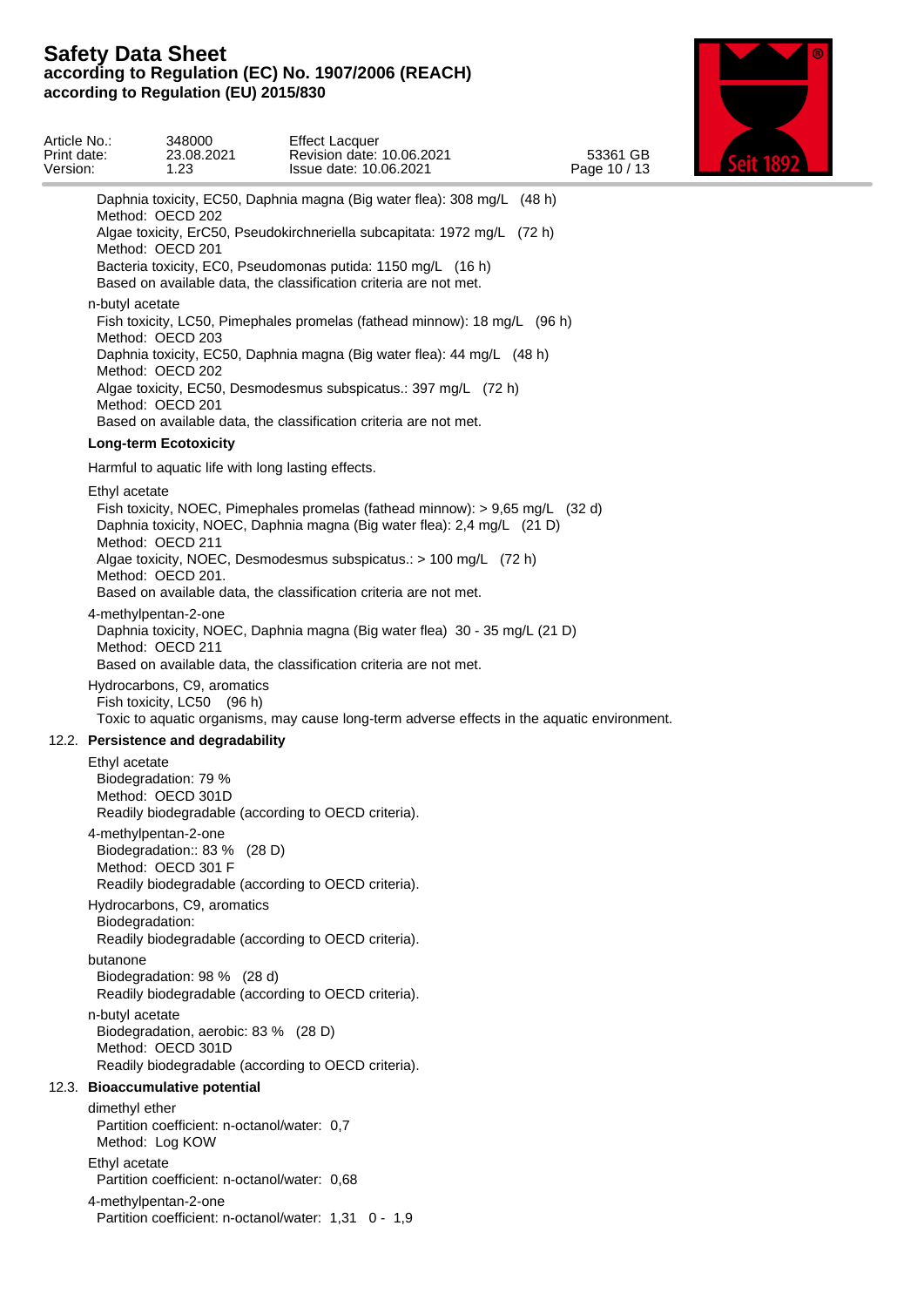

| Article No<br>Print date: | 348000<br>23.08.2021 | <b>Effect Lacquer</b><br>10.06.2021<br>Revision date: | GB<br>53361    |  |
|---------------------------|----------------------|-------------------------------------------------------|----------------|--|
| Version.                  | ററ<br>ں ے .          | Issue date: 10.06.2021                                | Page 11<br>.10 |  |

Method: OECD 117

butanone

Partition coefficient: n-octanol/water: 0,3

n-butyl acetate Partition coefficient: n-octanol/water: 2,3 Method: OECD 117

#### 12.4. **Mobility in soil**

Toxicological data are not available.

### 12.5. **Results of PBT and vPvB assessment**

The substances in the mixture do not meet the PBT/vPvB criteria according to REACH, annex XIII.

### 12.6. **Other adverse effects**

No information available.

### **SECTION 13: Disposal considerations**

#### 13.1. **Waste treatment methods**

## **Appropriate disposal / Product**

### **Recommendation**

Do not allow to enter into surface water or drains. This material and its container must be disposed of in a safe way. Waste disposal according to directive 2008/98/EC, covering waste and dangerous waste.

#### **List of proposed waste codes/waste designations in accordance with EWC**

150110\* packaging containing residues of or contaminated by dangerous substances \*Hazardous waste according to Directive 2008/98/EC (waste framework directive).

#### **Appropriate disposal / Package**

### **Recommendation**

Non-contaminated packages may be recycled. Vessels not properly emptied are special waste.

### **SECTION 14: Transport information**

| 14.1. UN number                                                                                                            |                                                                                                                             |
|----------------------------------------------------------------------------------------------------------------------------|-----------------------------------------------------------------------------------------------------------------------------|
|                                                                                                                            | <b>UN 1950</b>                                                                                                              |
| 14.2. UN proper shipping name<br>Land transport (ADR/RID):<br>Sea transport (IMDG):<br>Air transport (ICAO-TI / IATA-DGR): | Aerosols, flammable<br><b>AEROSOLS</b><br>Aerosols, flammable                                                               |
| 14.3. Transport hazard class(es)                                                                                           |                                                                                                                             |
|                                                                                                                            | 2.1                                                                                                                         |
| 14.4. Packing group                                                                                                        | No further relevant information available.                                                                                  |
| 14.5. Environmental hazards                                                                                                |                                                                                                                             |
| Land transport (ADR/RID)                                                                                                   | No further relevant information available.                                                                                  |
| Marine pollutant                                                                                                           | No further relevant information available.                                                                                  |
| 14.6. Special precautions for user                                                                                         |                                                                                                                             |
| case of an accident or leakage.<br>Advices on safe handling: see parts 6 - 8                                               | Transport always in closed, upright and safe containers. Make sure that persons transporting the product know what to do in |
| <b>Further information</b>                                                                                                 |                                                                                                                             |
| Land transport (ADR/RID)                                                                                                   |                                                                                                                             |
| tunnel restriction code                                                                                                    | D                                                                                                                           |
| Sea transport (IMDG)                                                                                                       |                                                                                                                             |
| EmS-No.                                                                                                                    | $F-D, S-U$                                                                                                                  |
| 14.7. Transport in bulk according to Annex II of Marpol and the IBC Code                                                   |                                                                                                                             |
| not applicable                                                                                                             |                                                                                                                             |
|                                                                                                                            |                                                                                                                             |

#### **SECTION 15: Regulatory information**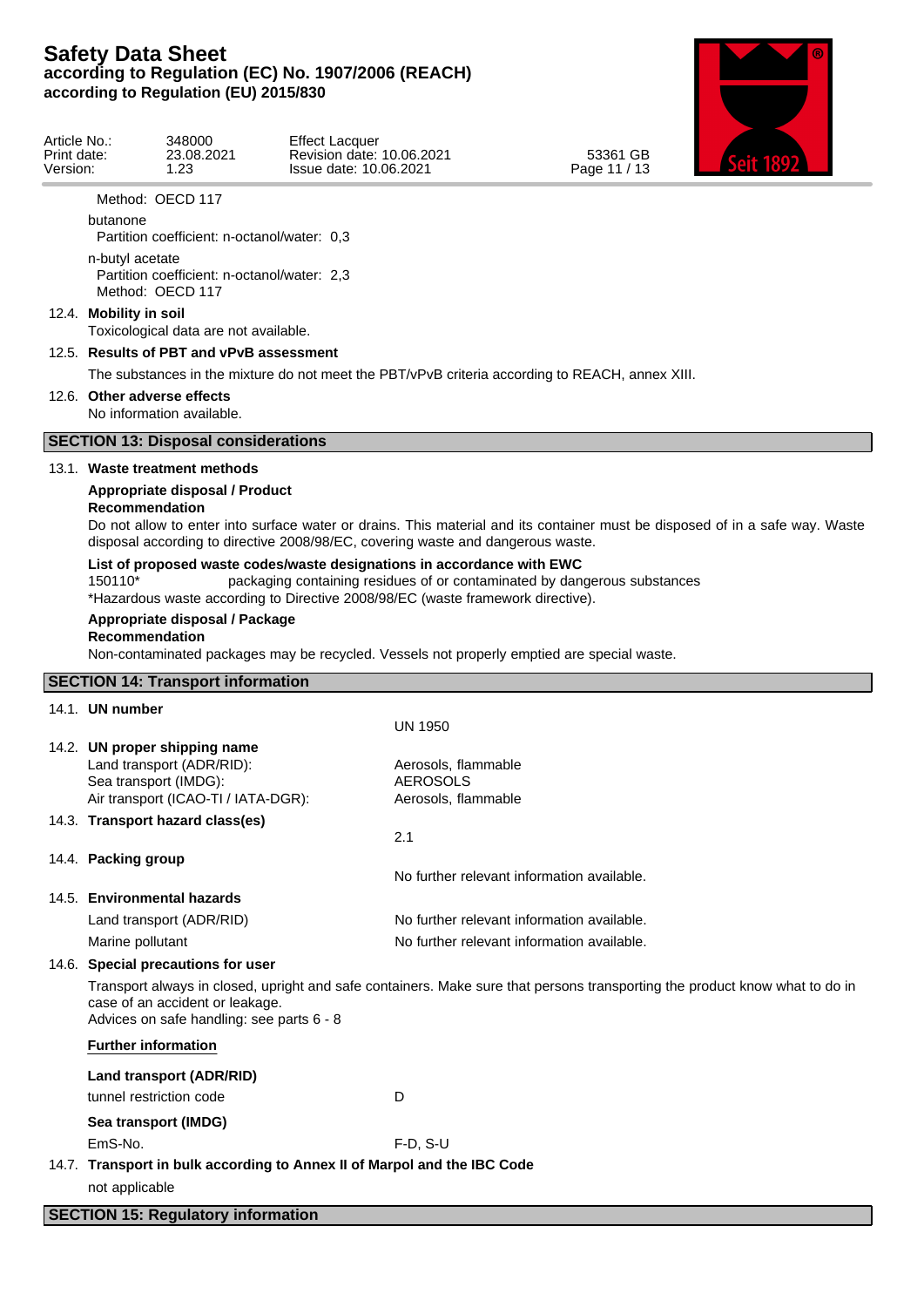

| Article No.: | 348000          | <b>Effect Lacquer</b>            |                             |  |
|--------------|-----------------|----------------------------------|-----------------------------|--|
| Print date:  | 23.08.2021      | 10.06.2021<br>∟date:<br>Revision | GB<br>53361                 |  |
| Version:     | $\sim$<br>ـ د∠. | Issue date: 10.06.2021           | .40140<br>Page<br>L<br>د ۱۰ |  |

#### 15.1. **Safety, health and environmental regulations/legislation specific for the substance or mixture**

#### **EU legislation**

### **Directive 2010/75/EU on industrial emissions [Industrial Emissions Directive]**

Maximum VOC content (g/L) of the product in a ready to use condition: 674

### **National regulations**

#### **Restrictions of occupation**

Observe employment restrictions under the Maternity Protection Directive (92/85/EEC) for expectant or nursing mothers. Observe restrictions to employment for juvenils according to the 'juvenile work protection guideline' (94/33/EC).

### **Substance/product listed in the following inventories:**

DSL no information

TSCA no information

### 15.2. **Chemical Safety Assessment**

### **For the following substances of this mixture a chemical safety assessment has been carried out:**

| EC No.<br><b>CAS No.</b> | <b>Designation</b>          | <b>REACH No.</b>      |  |
|--------------------------|-----------------------------|-----------------------|--|
| 204-065-8<br>115-10-6    | dimethyl ether              | 01-2119472128-37-xxxx |  |
| 204-658-1<br>123-86-4    | n-butyl acetate             | 01-2119485493-29-xxxx |  |
| 201-159-0<br>78-93-3     | butanone                    | 01-2119457290-43-xxxx |  |
| 918-668-5<br>128601-23-0 | Hydrocarbons, C9, aromatics | 01-2119455851-35-xxxx |  |
| 205-500-4<br>141-78-6    | Ethyl acetate               | 01-2119475103-46-xxxx |  |
| 203-550-1<br>108-10-1    | 4-methylpentan-2-one        | 01-2119473980-30-xxxx |  |
|                          |                             |                       |  |

### **SECTION 16: Other information**

| Full text of classification in section 3 |                                                                                                        |                                                  |  |
|------------------------------------------|--------------------------------------------------------------------------------------------------------|--------------------------------------------------|--|
| Flam. Gas 1 / H220                       | flammable gases                                                                                        | Extremely flammable gas.                         |  |
| liquefied gas / H280                     | Gases under pressure                                                                                   | Contains gas under pressure; may explode if      |  |
|                                          |                                                                                                        | heated.                                          |  |
| Flam. Liq. 3 / H226                      | Flammable liquids                                                                                      | Flammable liquid and vapour.                     |  |
| STOT SE 3 / H336                         | STOT-single exposure                                                                                   | May cause drowsiness or dizziness.               |  |
| Flam. Liq. 2 / H225                      | Flammable liquids                                                                                      | Highly flammable liquid and vapour.              |  |
| Eye Irrit. 2 / H319                      | Serious eye damage/eye irritation                                                                      | Causes serious eye irritation.                   |  |
| STOT SE 3 / H335                         | STOT-single exposure                                                                                   | May cause respiratory irritation.                |  |
| Asp. Tox. 1 / H304                       | Aspiration hazard                                                                                      | May be fatal if swallowed and enters airways.    |  |
| Aquatic Chronic 2 / H411                 | Hazardous to the aquatic environment                                                                   | Toxic to aquatic life with long lasting effects. |  |
| Acute Tox. 4 / H332                      | Acute toxicity (inhalative)                                                                            | Harmful if inhaled.                              |  |
| <b>Classification procedure</b>          |                                                                                                        |                                                  |  |
|                                          | Classification for mixtures and used evaluation method according to regulation (EC) No 1272/2008 [CLP] |                                                  |  |
| Aerosol 1                                | Aerosol                                                                                                | On basis of test data.                           |  |
| Aerosol 1                                | Aerosol                                                                                                | On basis of test data.                           |  |
| Eye Irrit. 2                             | Serious eye damage/eye irritation                                                                      | Calculation method.                              |  |
| STOT SE3                                 | STOT-single exposure                                                                                   | Calculation method.                              |  |
| Aquatic Chronic 3                        | Hazardous to the aquatic environment                                                                   | Calculation method.                              |  |
| Abbreviations and acronyms               |                                                                                                        |                                                  |  |
| ADR.                                     | European Agreement concerning the International Carriage of Dangerous Goods by Road                    |                                                  |  |
| <b>OEL</b>                               | Occupational Exposure Limit Value                                                                      |                                                  |  |
| <b>BLV</b>                               | <b>Biological Limit Value</b>                                                                          |                                                  |  |
| CAS                                      | <b>Chemical Abstracts Service</b>                                                                      |                                                  |  |
| CLP                                      | Classification, Labelling and Packaging                                                                |                                                  |  |
| <b>CMR</b>                               | Carcinogenic, Mutagenic and Reprotoxic                                                                 |                                                  |  |
| <b>DIN</b>                               | German Institute for Standardization / German industrial standard                                      |                                                  |  |

- DNEL Derived No-Effect Level
- EAKV **European Waste Catalogue Directive**